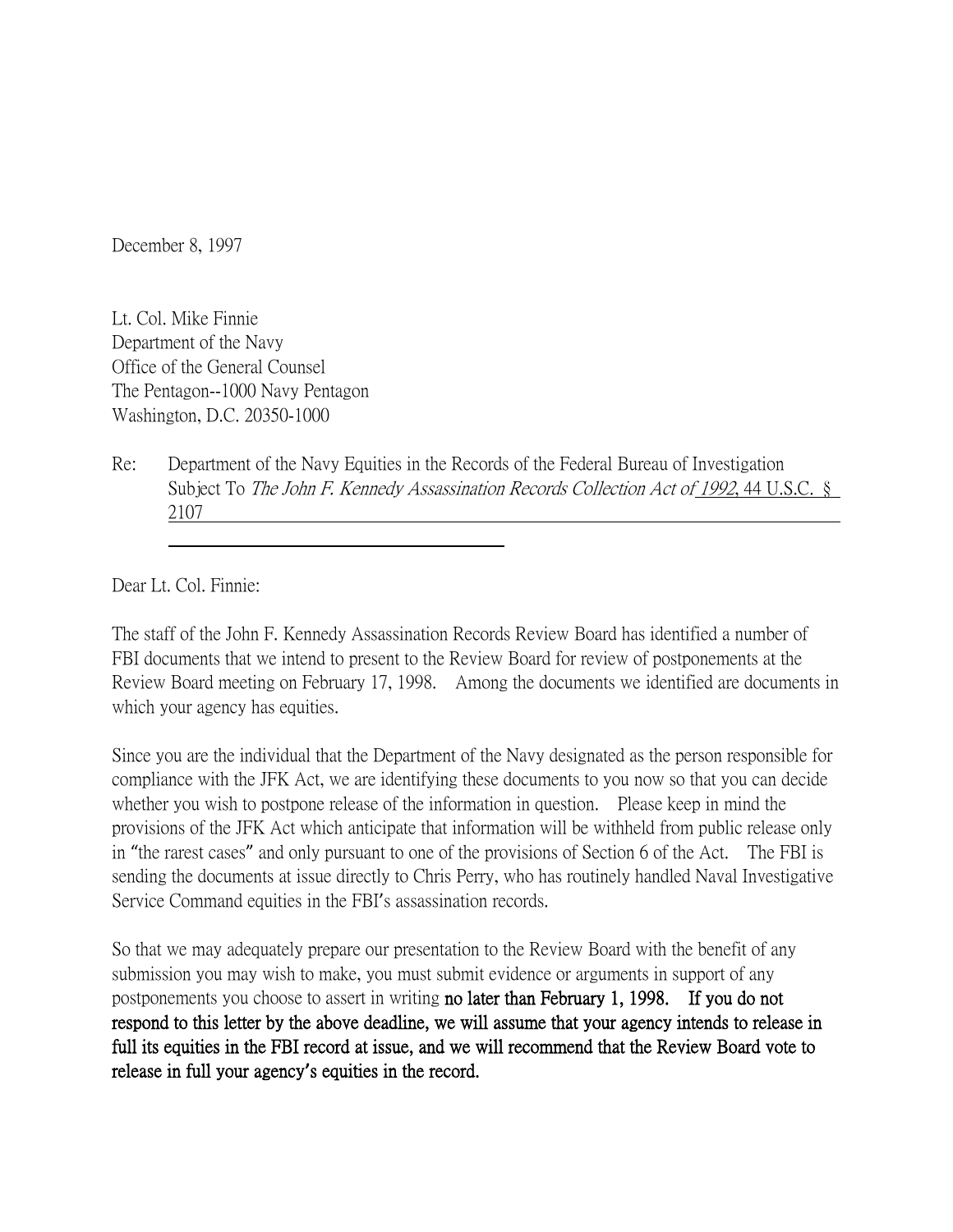Lt. Col. Mike Finnie December 8, 1997 Page 2

In many of the FBI documents with third agency equities, we believe that the third agencies could, consistent with their current guidelines for JFK assassination-related information, consent to full release of the information at issue.

If you have any questions regarding the documents identified on the enclosed forms, please call Carol Keeley or Debbie Beatty of the JFK Task Force at the FBI at (202) 324-0571 or Laura Denk or Kevin Tiernan of the Review Board staff at (202) 724-0088. Thank you, in advance, for your cooperation.

Sincerely,

T. Jeremy Gunn Executive Director

Enclosure

cc: Lt. Christopher L. Tynes Administrative Assistant to the General Counsel Office of General Counsel Department of the Navy The Pentagon--1000 Navy Pentagon Washington, D.C. 20350-1000

> Chris Perry Naval Investigative Service Command Information/Privacy Act Coordinator Washington, D.C. 20388-5000